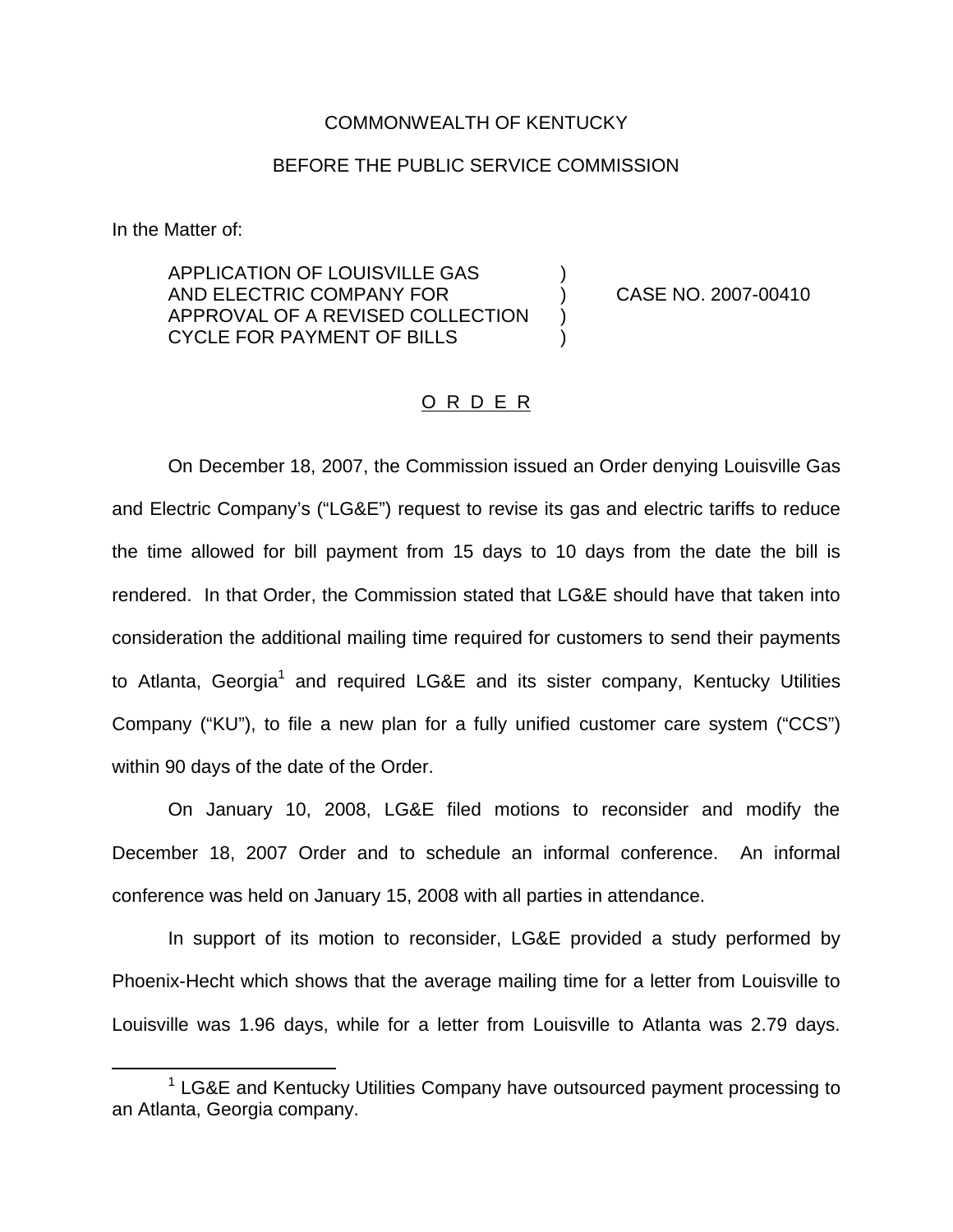LG&E also provided additional information regarding the operation of the payment processing center in Atlanta.

In addition, it is apparent from LG&E's January 10, 2008 motions that it interprets the requirement to file a plan for a "fully unified CCS" to mean that it must synchronize "all of the Companies' tariff-related policies and processes, rates, terms, and conditions."2 LG&E states that it would be impossible to achieve such synchronization outside of a general rate case because many of the policies and processes impact revenues, which impact revenue requirements.

After reviewing the evidence and being otherwise sufficiently advised, the Commission finds that the use of the term "fully unified CCS" in its December 18, 2007 Order was intended to mean that LG&E and KU should have the same collection cycle and late payment policy, not that the two utilities should have the same policies, processes, and rates. Due to the apparent ambiguity in the December 18, 2007 Order, LG&E's motion for reconsideration should be granted.

IT IS THEREFORE ORDERED that:

1. LG&E's motion for reconsideration is granted.

2. Any party who wishes to file a proposed procedural schedule shall do so within 7 days of the date of this Order.

<sup>2</sup> LG&E's Motion to Reconsider, filed January 10, 2008, at 7.